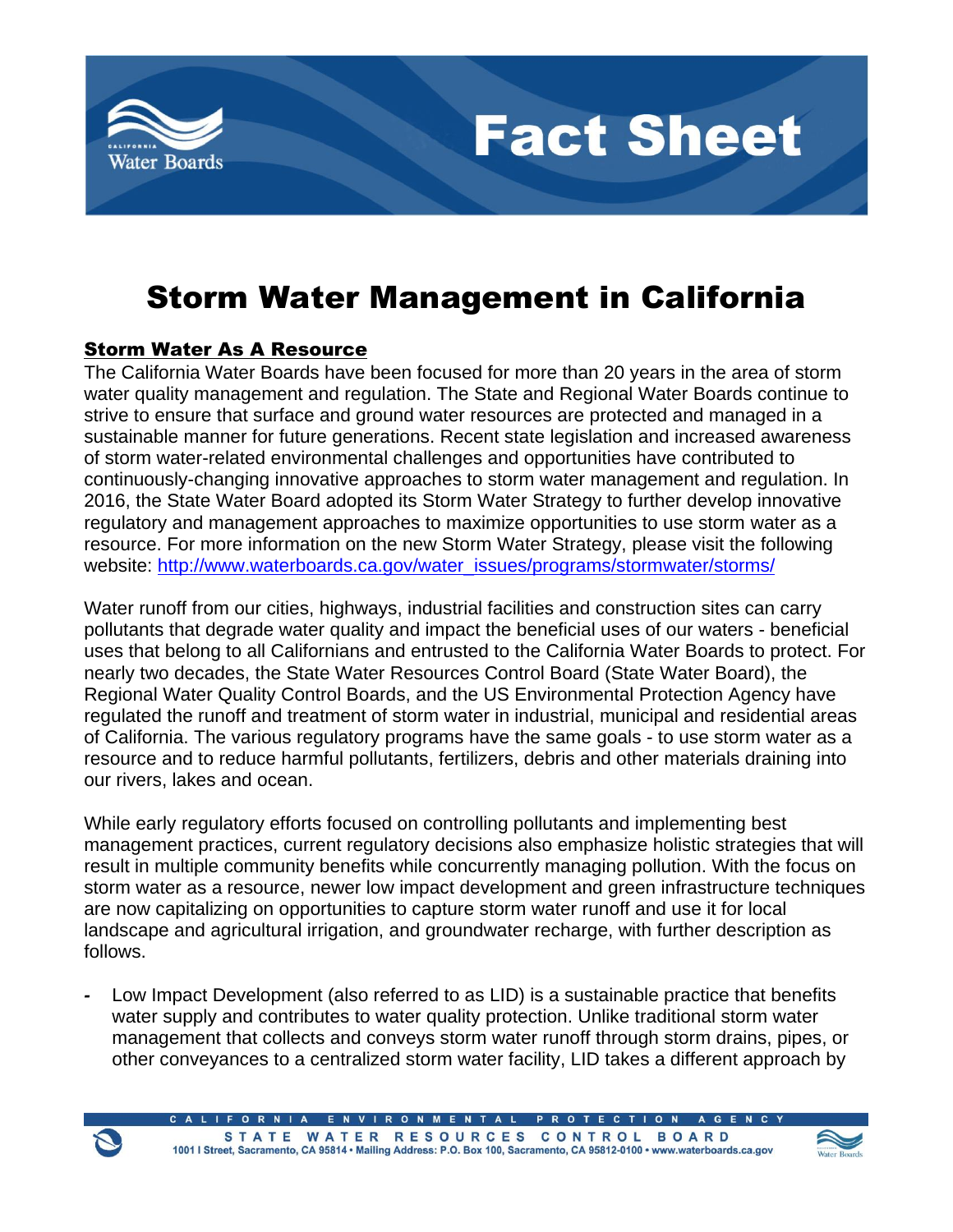

using site design and storm water management to maintain the site's pre-development runoff rates and volumes.

*-* Green Infrastructure (also referred to as GI) expands the low impact development approach to a larger community scale, and presents similar sustainable opportunities to local governments and regional projects. The California Water Boards are leading the way towards more water-friendly landscapes in California.

Storm water capture through low impact development and green infrastructure also replenishes groundwater aquifers while concurrently reducing pollutants that would otherwise flow into our surface waters.

#### Federal and State Partnership

The federal Water Pollution Control Act (Clean Water Act) provides the California Water Boards with the authority and framework for regulating storm water discharges under the National Pollutant Discharge Elimination System (NPDES) Permitting Program. (The U.S. EPA delegates tis federal permitting program to the State of California.) Cities and local jurisdictions that operate municipal storm water systems must obtain NPDES permit coverage for discharges of municipal storm water to waters of the U.S. Similarly, industry owners must have NPDES permit coverage for storm water from their industrial activity sites, and construction contractors must have NPDES permit coverage for storm water from constructions sites that disturb more than an acre of land.

#### Storm Water Regulatory Programs

The State and Regional Water Boards implement multiple storm water permitting programs as follows:

- *Municipal Separate Storm Sewer System (MS4) Permits:* Large and small municipal sewer system operators must comply with MS4 permits issued by the State Water Board or applicable Regional Water Board. MS4 permits regulate storm water entering local municipal systems under the following two phase system:
	- Phase 1 MS4 permits regulate storm water permits for medium (serving between 100,000 and 250,000 people) and large (serving 250,000 people or more) municipalities. Phase I permits are issued by Regional Water Boards for municipalities within the corresponding region. For more information, visit the Municipal Phase I Storm Water Program webpage at: [http://www.waterboards.ca.gov/water\\_issues/programs/stormwater/phase\\_i\\_municipal.s](http://www.waterboards.ca.gov/water_issues/programs/stormwater/phase_i_municipal.shtml) [html](http://www.waterboards.ca.gov/water_issues/programs/stormwater/phase_i_municipal.shtml)
	- The Statewide Phase II MS4 permit regulates small municipalities (population of less than 100,000 people) and non-traditional small operations such as military bases, public campuses, prisons and hospital complexes that are not jointly regulated under a Phase I MS4 permit. The Statewide Phase II MS4 Permit is issued by the State Water Board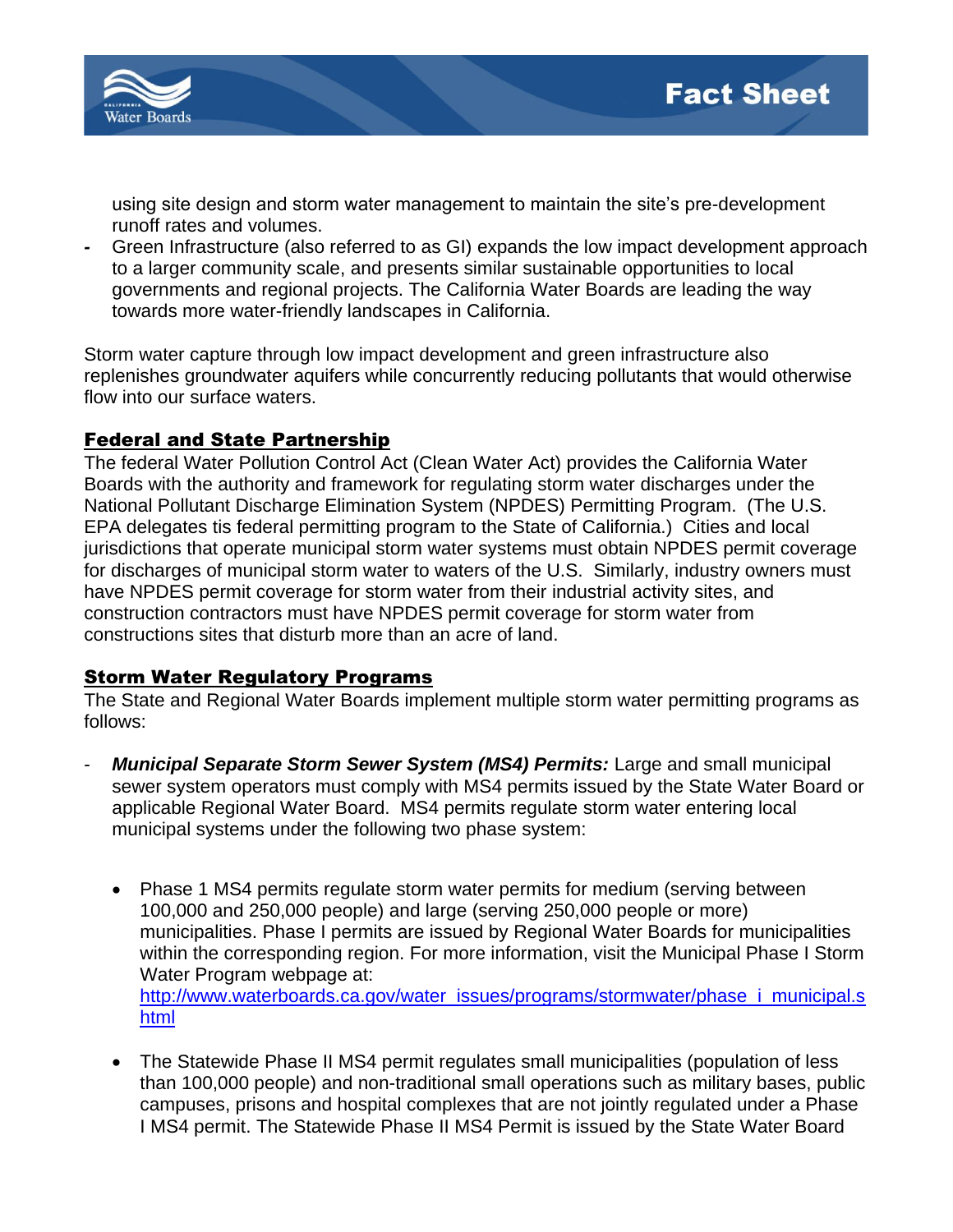

for regulation of small municipalities statewide. For more information, visit the Municipal Phase II Storm Water Program webpage at: [http://www.waterboards.ca.gov/water\\_issues/programs/stormwater/phase\\_ii\\_municipal.](http://www.waterboards.ca.gov/water_issues/programs/stormwater/phase_ii_municipal.shtml) [shtml](http://www.waterboards.ca.gov/water_issues/programs/stormwater/phase_ii_municipal.shtml)

- *California Department of Transportation Phase I MS4 Permit:* **The largest municipal** storm water discharger in California is the California Department of Transportation (Caltrans). The State Water Board regulates storm water discharges from this linear network of highways and road facilities through one statewide Phase I MS4 Permit for Caltrans. For more information, visit the Caltrans Storm Water Program webpage at: [http://www.waterboards.ca.gov/water\\_issues/programs/stormwater/caltrans.shtml](http://www.waterboards.ca.gov/water_issues/programs/stormwater/caltrans.shtml)
- *- Statewide Construction Storm Water General Permit:* Storm water from construction projects that disturb one or more acres of soil, or that disturb less than one acre but are part of a larger common plan of development, are required to obtain coverage under the statewide General Permit for Discharges of Storm Water Associated with Construction Activity (also referred to as the Construction General Permit or CGP). The CGP regulates construction storm water based on project-specific overall risk. The CGP requires temporary and post-construction best management practices and measures to prevent erosion and reduce sediment and pollutants in discharges from construction sites. For more information, visit the Construction Storm Water Program webpage at: [http://www.waterboards.ca.gov/water\\_issues/programs/stormwater/construction.shtml](http://www.waterboards.ca.gov/water_issues/programs/stormwater/construction.shtml)
- **Statewide Industrial Storm Water General Program:** Industries with storm water from industrial activity areas are regulated by the Statewide Industrial General Permit. The Industrial General Permit requires industry owners to implement the best technology available to reduce pollutants in their storm water discharges. In addition, industrial storm water dischargers are required to develop a storm water pollution prevention plan and monitor it in accordance with regulatory levels specified in the statewide permit. The Statewide Industrial General Permit regulates over 10,000 industries in California. For more information, visit the Industrial Storm Water Program webpage at: [http://www.waterboards.ca.gov/water\\_issues/programs/stormwater/industrial.shtml](http://www.waterboards.ca.gov/water_issues/programs/stormwater/industrial.shtml)

#### **Storm Water Multiple Application and Report Tracking System – (SMARTS)**

The State Water Board manages an online database to allow permittees to electronically submit permit compliance data, and allows the public to view reports and information on water quality control efforts with storm water. The online SMARTS database is located at the following website: <https://smarts.waterboards.ca.gov/smarts/faces/SwSmartsLogin.jsp>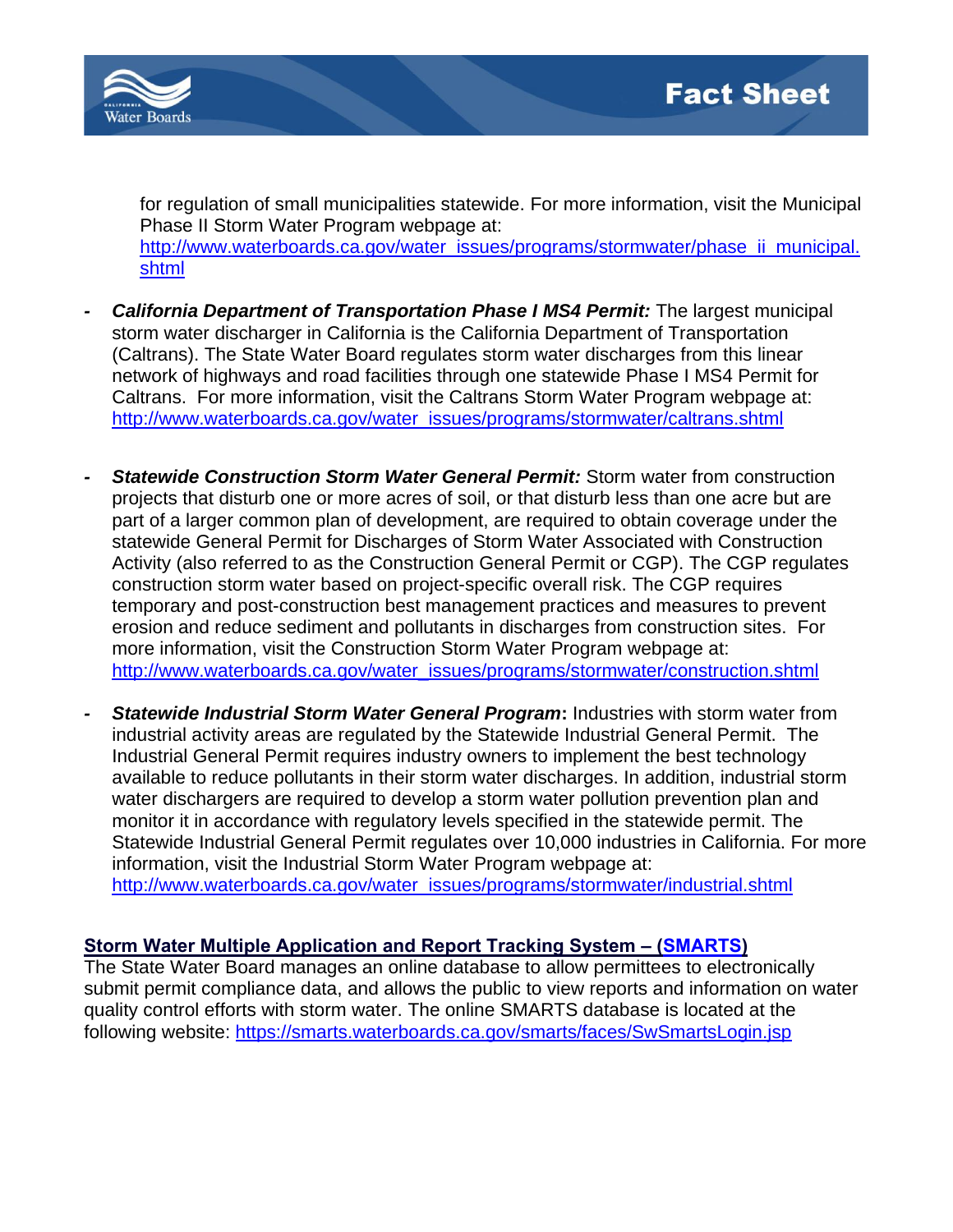

#### **Storm Water Funding Program**

The State Water Board's Division of Financial Assistance provides opportunities for applicants to receive grant or loan funding for storm water management projects. In November 2014, California voters approved Proposition 1 - the Water Quality, Supply and Infrastructure Improvement Act of 2014. Proposition 1 provides \$200 million in grant funding for multi-benefit projects that utilize storm water as a resource, often while improving water quality. The State Water Board also makes loan funding available through the Clean Water State Revolving Fund (CWSRF) loan program.

The State Water Board continues to promote projects that convert storm water and dry weather runoff to a valuable water supply through its funding program. The State Water Board provides funding assistance to applicants proposing to develop Storm Water Resource Plans and to implement projects from already developed plans as a means to advance the State Water Board's goal of improving water quality while concurrently realizing multiple benefits. Eligible project types include projects that recharge groundwater aquifers with captured storm water, reuse storm water for domestic or municipal purposes, treat storm water to remove pollutants, support watershed processes, and beautify communities through creation of habitat and green spaces. Eligible funding applicants include public agencies, non-profit organizations, mutual water companies, and tribes. For more information, visit the Storm Water Grant Program webpage at:

[http://www.waterboards.ca.gov/water\\_issues/programs/grants\\_loans/swgp/](http://www.waterboards.ca.gov/water_issues/programs/grants_loans/swgp/)

The CWSRF loan program offers low interest and principal forgiveness loans for projects that prevent pollution, including the construction of nonpoint source and storm water pollution control solutions. The Green Project Reserve is a CWSRF fund that provides principle forgiveness loans for projects that address sustainability issues, including green infrastructure that contributes to mitigating storm water runoff pollution. For more information, visit the CWSRF program webpage at:

[http://www.waterboards.ca.gov/water\\_issues/programs/grants\\_loans/srf/](http://www.waterboards.ca.gov/water_issues/programs/grants_loans/srf/)

#### **Additionally Emerging Innovative Areas of Study, Regulation and Monitoring**

- *- Regulation of Pre-Production Plastics* The discharge of pre-production plastic pellets via storm water threatens California's aquatic environment. Potential sources of preproduction plastic pellets include manufacturers, transporters, warehouse operators, processors, and recyclers. Some industrial facilities that either produce or handle these plastic pellets are regulated through the Statewide Industrial Storm Water Permit. The Water Boards are investigating all aspects of this emerging area and taking appropriate actions.
- *Effects of Changes in Flows and Sediment Loads to Waterways Changes in flow and* sediment loads to streams and other watercourses can result in significant and longstanding impacts to beneficial uses of our waters. Physical changes to water bodies are